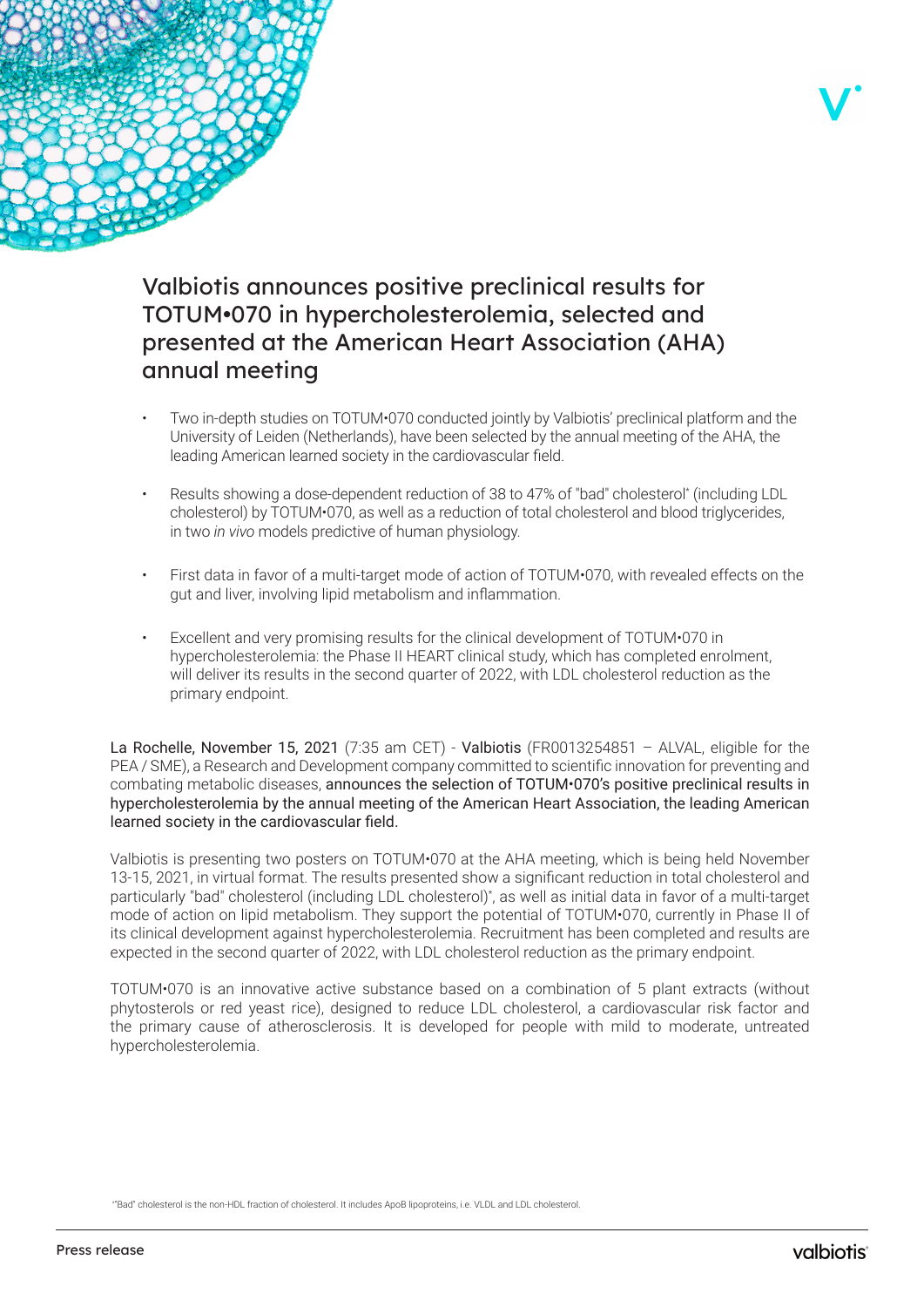The two studies presented at the AHA congress confirm the efficacy of TOTUM•070 on cholesterol and blood lipids and provide initial data on the mode of action of this active substance. In the two *in vivo*  models explored, the work demonstrates that TOTUM•070 largely prevents hypercholesterolemia, with a dose-dependent reduction in "bad" cholesterol\* of up to 47%. The first data on mode of action also reveal significant effects on several key mechanisms for the regulation of lipid metabolism, notably intestinal, hepatic and inflammatory.

This in-depth work is the result of close cooperation between Valbiotis' preclinical platform in Riom (Puy de Dôme) and Bruno GUIGAS' team at the University of Leiden (Netherlands), one of the Company's longstanding academic partners.

Pascal SIRVENT, Director of Discovery, Preclinical and Translational Research, member of the Valbiotis Board of Directors, comments: "*These results on TOTUM•070 are striking in their consistency. First, they confirm a strong and dose-dependent preventive effect on blood cholesterol, the ultimate target of this active substance. Furthermore, they confirm the hypothesis of a multi-target mode of action on the regulation of lipid metabolism, a central objective of our plant-based approach. This is an important data set for the development and future commercialization of TOTUM•070 in hypercholesterolemia and a very promising signal for ongoing clinical studies. Their selection by the American Heart Association Congress is of course a great source of pride and recognition of the quality of the work done by our teams and those of the University of Leiden."*

Bruno GUIGAS, Assistant Professor at the University of Leiden (Netherlands), adds: *"This research project had an exciting overall ambition for TOTUM•070, for the prevention of hypercholesterolemia. For our part, we focused on the intestinal mode of action of this active substance and demonstrated a significant effect on*  fat absorption. This is a particularly positive result on this well-known lever of lipid metabolism regulation. *As an R&D partner of Valbiotis since 2015, we are very pleased with our contribution to the success of these joint projects, whose benefits and value are clearly demonstrated through their selection by the AHA Congress."*

#### TOTUM•070 efficacy and mode of action results presented at AHA 2021

Both studies were conducted in two in vivo models, predictive of human pathophysiology, where hypercholesterolemia was induced by a high-fat diet. TOTUM•070 was administered according to a prevention protocol together with the high-fat diet. The design included two controls: one with a high-fat diet alone and the other with a normal diet. The first study was mainly oriented to efficacy objectives and tested TOTUM•070 at three different doses for 12 weeks. The second study, oriented to mode of action hypotheses, tested 2 different doses for 6 weeks. In both protocols, the results show a significant reduction of cholesterol levels by TOTUM•070 compared to a high-fat diet alone, confirming the preventive effect sought with this active substance.

The first study demonstrates a profound efficacy of TOTUM•070 on circulating lipids, with a dose-dependent reduction of 37-48% of "bad" cholesterol (non-HDL)\* , 31-42% of total cholesterol as well as 30-46% of blood triglycerides, compared to the high-fat diet alone, after 12 weeks.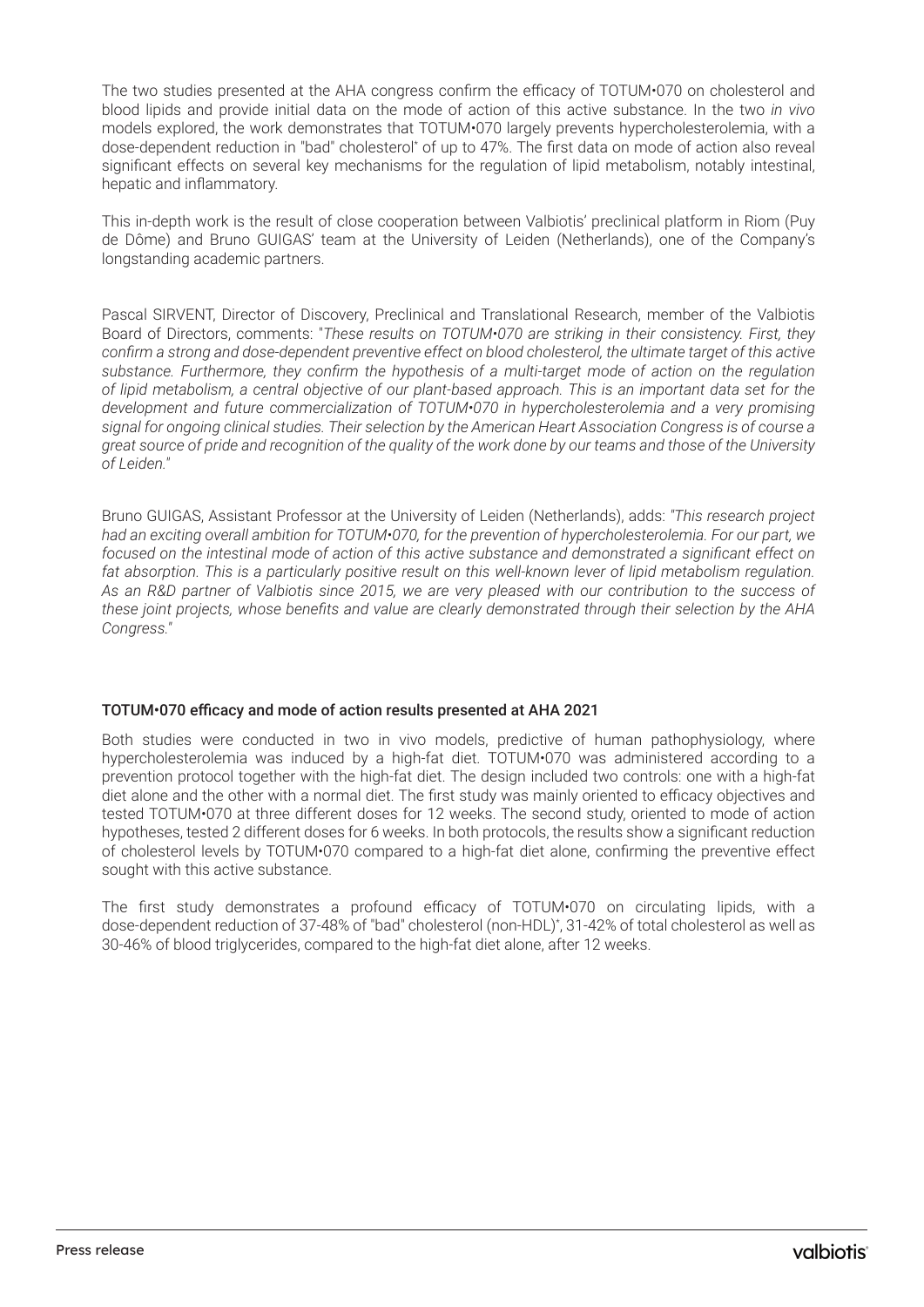

In terms of mode of action, the second study provided exploratory data indicating two major effects of TOTUM•070: reduction of intestinal absorption of lipids and reduction of their accumulation in the liver.

In both models, gene expression analyses also showed that TOTUM•070 administration normalized many markers involved in lipid metabolism as well as some pro-inflammatory markers, whereas they were strongly altered by a high-fat diet alone.

Link to the posters: <https://www.valbiotis.com/en/publications/>

#### About TOTUM•070

TOTUM•070 is an innovative active substance derived from food plant extracts, without phytosterols or red yeast rice, developed to act on lipid metabolism in people with hypercholesterolemia.

TOTUM•070 is currently being tested in a Phase II clinical trial, the HEART study, an international, multi-center, randomized, placebo-controlled study on 120 volunteers with mild to moderate hypercholesterolemia. Enrolment in this study was completed in September 2021 and results are expected in the second quarter of 2022.

At the end of its development, this new Health Nutrition product will be positioned in particular in people with LDL hypercholesterolemia, for levels up to 190 mg/dl, with a moderate overall cardiovascular risk. TOTUM•070 could be recommended to this large population for whom no drug therapy is currently recommended as first-line treatment, with the objective of reducing LDL cholesterol levels and thus the overall cardiovascular risk.

### About Valbiotis

Valbiotis is a Research & Development company committed to scientific innovation for preventing and combating metabolic diseases in response to unmet medical needs.

Valbiotis has adopted an innovative approach, aiming to revolutionize healthcare by developing a new class of health nutrition products designed to reduce the risk of major metabolic diseases, relying on a multi-target strategy enabled by the use of plant-based terrestrial and marine resources.

Its products are intended to be licensed to players in the health sector.

Created at the beginning of 2014 in La Rochelle, the Company has forged numerous partnerships with leading academic centers. The Company has established three sites in France – Périgny, La Rochelle (17) and Riom (63) – and a subsidiary in Quebec City (Canada).

Valbiotis is a member of the «BPI Excellence» network and has been recognized as an «Innovative Company» by the BPI label. Valbiotis has also been awarded «Young Innovative Company» status and has received major financial support from the European Union for its research programs via the European Regional Development Fund (ERDF). Valbiotis is a PEA-SME eligible company.

For more information about Valbiotis, please visit: [www.valbiotis.com](http://www.valbiotis.com)